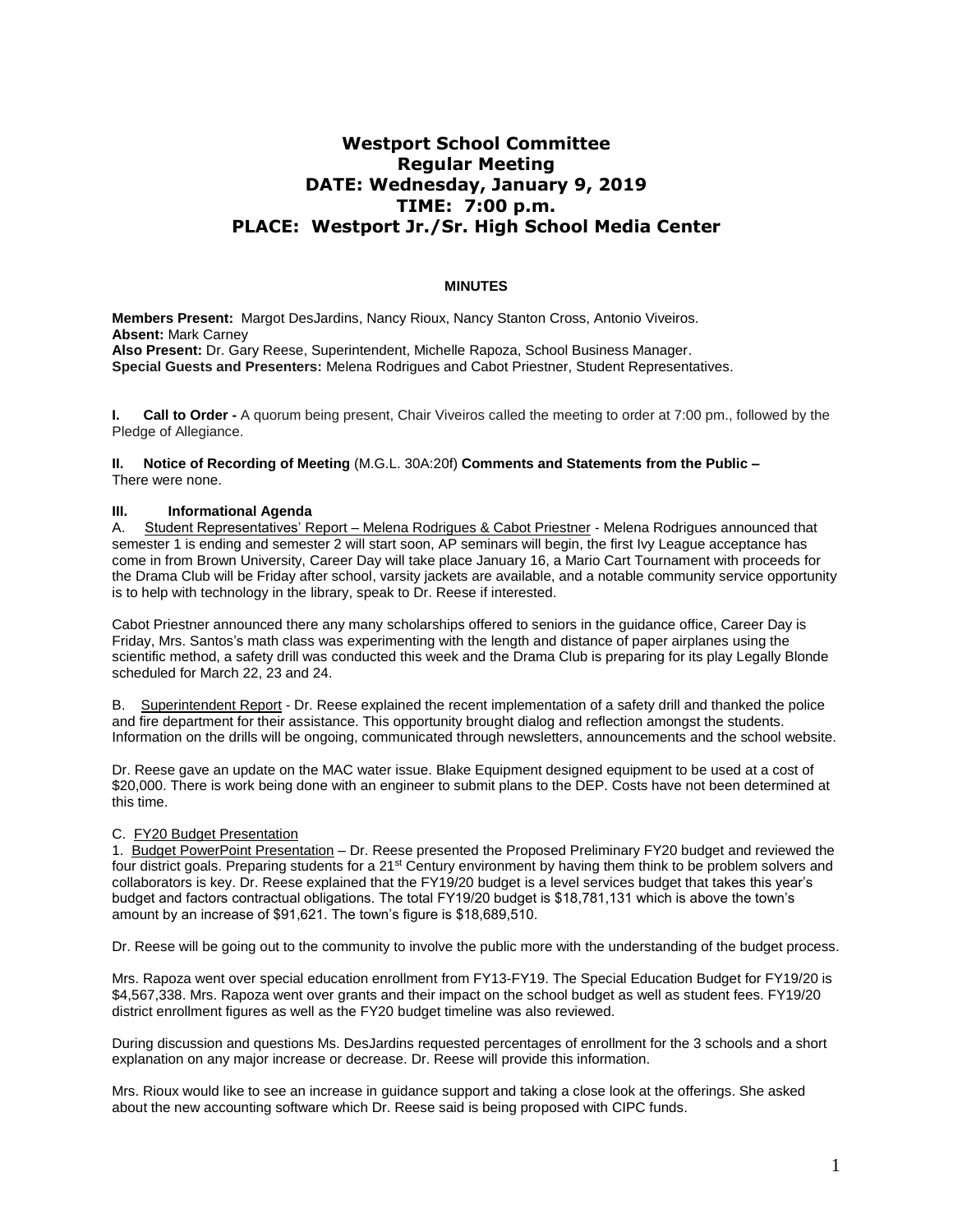Ms. Stanton Cross mentioned that she likes to do a budget comparison from the year before. She suggested to explain the Special Education budget to the community. Dr. Reese commented on the ride share opportunity with other districts and mentioned they are always looking for ways to share costs with other communities. Making the school a community asset, for example having afterschool adult education opportunities and training staff to provide supports and services to keep students within district is also important.

Chair Viveiros mentioned the need to keep up with great offerings for students. He mentioned looking for town support, this budget is not above and beyond the needs of the district. There were no further questions.

2. School Narratives – Dr. Reese informed members that these are available in the packets.

D. School Building Committee Update – Chair Viveiros reported there was an SBC meeting earlier today. Demolition of the middle school is going on now through March with all activities on schedule. On December 20, the Planning Board gave some conditions in the school building plan moving forward. There was a meeting with the Library Board of Trustees concerning the tennis court placement. There may be grants available by becoming a member of the USDA, Dr. Reese signed up. Once the project is complete the town will be receiving about \$85,000 from the Mass Save Rebate Program. The 90% construction documents will be submitted to the MSBA on Friday. Estimates from the two estimators came in close and the project is presently under budget. The well is being tested. Next SBC meeting will be January 23 at 5 pm.

Campground - Ms. Stanton Cross informed members a letter was written by the Campground Committee that makes recommendations to the town about the purchase of the campground property. A special town meeting is preferred and they are still waiting for an appraisal. Dr. Reese wrote a letter stating the School Committee's position supporting the campground.

Legal Counsel - Ms. Stanton Cross mentioned there has been discussions in researching law firms. There will be a report next meeting.

## **IV. Action Agenda**

Foundation.

A. Review and Act on Policy KF – Community Use of School Facilities – Dr. Reese mentioned this policy has been looked at previously. Changes include addition of a sentence about waivers and changing the wording from "parks and playgrounds activities" to "town recreation".

A motion was made to accept the changes as proposed on Policy KF.

Motion by Stanton Cross, seconded by Rioux 4/0/0

B. Review and Act on Westport Elementary Roof: MSBA Statement of Interest – Dr. Reese informed members that the application period opened on Friday. The statement of interest needs to be approved by the School Committee and the Board of Selectmen with a deadline for submission by February 15, 2019. Members agreed to move forward with a statement of interest and to then have it come before the committee. No formal vote was taken.

C. Review and Act on a \$8,000 Grimshaw-Gudewicz Charitable Foundation Grant for WSRH Scholarships –

Dr. Reese mentioned that this is a donation to the Jr./Sr. High School to use for scholarship opportunities. A motion was made to approve and accept the Grant for \$8,000 from the Grimshaw-Gudewicz Charitable

Motion by Stanton Cross, seconded by Rioux 4/0/0

D. Review and Act on a \$1,024 WEF Grant for the MAC Crazy 8s Math After School Club –

Dr. Reese explained this is an afterschool program to reinforce math skills.

A motion was made to accept the WEF Grant for the MAC Crazy 8s Math After School Club in the amount of \$1,024. Motion by Stanton Cross, seconded by DesJardins 3/0/1 (Rioux abstained)

E. Review and Act on Minutes of Wednesday, December 12, 2018 – This item was tabled at this time.

**V. Routine Matters -** Correspondence and Notices – Just bills were received.

# **VI. Comments and Statements from the Public** – There were none.

**VII. Additional Agenda Issues** – Agenda items to include for next meeting are the campground, adult education and use of facilities.